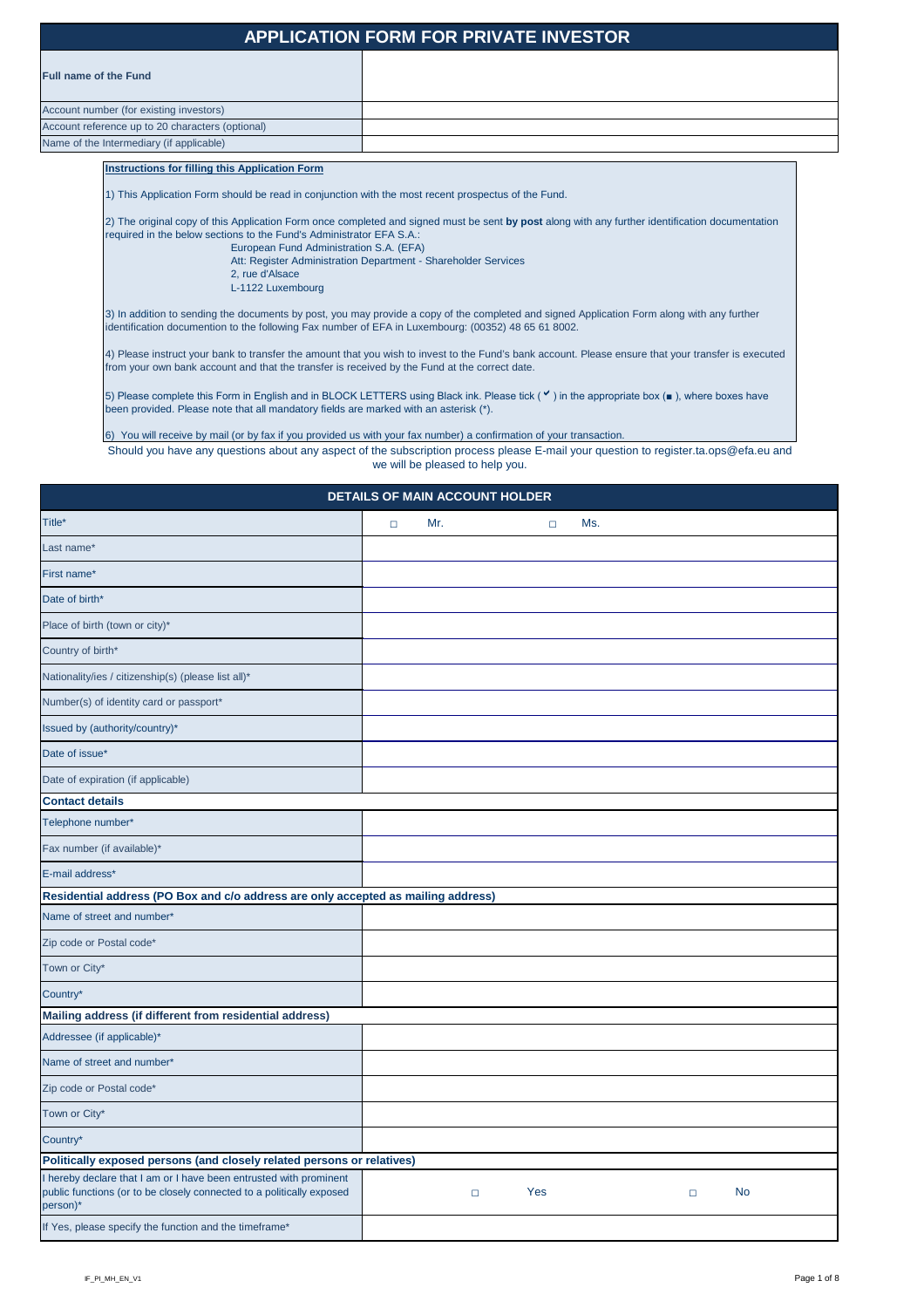or

|                                                                                       | INTERNATIONAL EXCHANGE OF FISCAL INFORMATION -<br>COMMON REPORTING STANDARD ("CRS") - DECLARATION OF TAX RESIDENCE - MAIN ACCOUNT HOLDER                                                                                                                                                |                            |                                                                           |                                     |                            |                                                                   |  |  |  |  |
|---------------------------------------------------------------------------------------|-----------------------------------------------------------------------------------------------------------------------------------------------------------------------------------------------------------------------------------------------------------------------------------------|----------------------------|---------------------------------------------------------------------------|-------------------------------------|----------------------------|-------------------------------------------------------------------|--|--|--|--|
|                                                                                       | Investor Self-Certification is required in order to determine the tax residence(s) of the Main Account Holder for tax purposes.<br>Provision of the Tax Identifcation Number (TIN) is required unless you are tax resident in a country / juridiction that does not issue a TIN.        |                            | Please note that you may choose more than one country.                    |                                     |                            |                                                                   |  |  |  |  |
| Self-certification of the<br>Main Account Holder*                                     | I am tax resident in the following country/jurisdiction and have the following Tax Identification Number:<br>Country / jurisdiction:<br>Country / jurisdiction:<br>Country / jurisdiction:<br>If applicable, please specify the reason for non-availability of a TIN:                   |                            |                                                                           | $TIN**$ :<br>$TIN**$ :<br>$TIN**$ : |                            |                                                                   |  |  |  |  |
|                                                                                       | ** For further information, please refer to: http://www.oecd.org/tax/automatic-exchange/crs-implementation-and-assistance/tax-identification-numbers<br>If the country of tax residence either does not issue a TIN or does not require the TIN to be disclosed, please indicate "N/A". |                            |                                                                           |                                     |                            |                                                                   |  |  |  |  |
|                                                                                       | Professional situation (If you are retired, please indicate the information on your last position.)                                                                                                                                                                                     |                            | <b>ECONOMICAL BACKGROUND - MAIN ACCOUNT HOLDER</b>                        |                                     |                            |                                                                   |  |  |  |  |
| <b>Professional status*</b>                                                           |                                                                                                                                                                                                                                                                                         | $\Box$<br>П<br>П<br>П      | <b>Employee</b><br>Self-employed<br><b>Retired</b><br>Other (specify):    |                                     | $\Box$<br>$\Box$           | <b>Student</b><br>Director / Partner / Management                 |  |  |  |  |
| Profession*                                                                           |                                                                                                                                                                                                                                                                                         |                            |                                                                           |                                     |                            |                                                                   |  |  |  |  |
| Job title*                                                                            |                                                                                                                                                                                                                                                                                         |                            |                                                                           |                                     |                            |                                                                   |  |  |  |  |
| Business line/ field of activity*                                                     |                                                                                                                                                                                                                                                                                         |                            |                                                                           |                                     |                            |                                                                   |  |  |  |  |
| Executed within a*                                                                    |                                                                                                                                                                                                                                                                                         | $\Box$<br>$\Box$<br>$\Box$ | <b>Public administration</b><br><b>Listed company</b><br>Other (specify): |                                     | $\Box$<br>$\Box$           | Small / Medium size Co.<br><b>Multinational</b>                   |  |  |  |  |
| Name of your employer and country*                                                    |                                                                                                                                                                                                                                                                                         |                            |                                                                           |                                     |                            |                                                                   |  |  |  |  |
| <b>Source of funds</b>                                                                |                                                                                                                                                                                                                                                                                         |                            |                                                                           |                                     |                            |                                                                   |  |  |  |  |
| Best estimate of annual regular income*<br>income, leasing or renting of real estate) | (such as from professional occupation, retirement/ pension benefits, investment                                                                                                                                                                                                         | $\Box$<br>⊔<br>$\Box$      | Up to EUR 50 000<br>Up to EUR 250 000<br>Up to EUR 1 000 000              |                                     | $\Box$<br>$\Box$<br>$\Box$ | Up to EUR 100 000<br>Up to EUR 500 000<br>More than EUR 1 000 000 |  |  |  |  |

 $(b)$   $\Box$ I confirm that **I am not** a U.S. citizen or resident (including a permanent resident with an issued green card) in the U.S. for tax purposes

(a)  $\Box$ *Investor Self-Certification is required in order to determine whether or not the Account Holder is a resident or/and a citizen (including a permanent resident with an issued green card) of the United States of America for tax purposes. Please note that a U.S. citizen is considered a U.S. tax resident even if the person is also a tax resident of another jurisdiction.* Self-certification of the I confirm that **I am** a U.S. citizen and/or resident (including a permanent resident with an issued green card) in the U.S. for tax purposes. TIN : ………………………………………………………………… My U.S. federal taxpayer identifying number (U.S. TIN) is as follows:

### **U.S. FOREIGN ACCOUNT TAX COMPLIANCE ACT ("FATCA") - DECLARATION OF U.S. CITIZENSHIP OR U.S. RESIDENCE FOR TAX PURPOSES - MAIN ACCOUNT HOLDER**

Main Account Holder\*

| 1. I qualify as professional investor.                                                                                                                                                                                                                                                                                                                                                                                                                                                                                                                                                                                             |   | Yes                                                                                                                     |
|------------------------------------------------------------------------------------------------------------------------------------------------------------------------------------------------------------------------------------------------------------------------------------------------------------------------------------------------------------------------------------------------------------------------------------------------------------------------------------------------------------------------------------------------------------------------------------------------------------------------------------|---|-------------------------------------------------------------------------------------------------------------------------|
| 2. I intervene in the management of a SIF/SICAR/RAIF (e.g. act as director of a SIF/SICAR/RAIF).                                                                                                                                                                                                                                                                                                                                                                                                                                                                                                                                   |   | Yes<br>П                                                                                                                |
| 3. I hereby declare to adhere to the status of well informed investor.                                                                                                                                                                                                                                                                                                                                                                                                                                                                                                                                                             |   | Yes                                                                                                                     |
| And                                                                                                                                                                                                                                                                                                                                                                                                                                                                                                                                                                                                                                |   |                                                                                                                         |
| I invest a minimum of EUR 125,000.-*                                                                                                                                                                                                                                                                                                                                                                                                                                                                                                                                                                                               |   | *The minimum investment capital is a condition<br>applicable to each holder                                             |
| Or                                                                                                                                                                                                                                                                                                                                                                                                                                                                                                                                                                                                                                 |   |                                                                                                                         |
| I am subject of an assessment** made by:                                                                                                                                                                                                                                                                                                                                                                                                                                                                                                                                                                                           |   |                                                                                                                         |
| i. for SIF/SICAR a credit institution within the meaning of Directive 2006/48/EC or for<br>RAIF a credit institution within the meaning of Regulation (EU) No 575/2013 of the<br>European Parliament and of the Council of 26 June 2013 on prudential requirements for<br>credit institutions and investment firms and amending Regulation (EU) No 648/2012,<br>ii. an investment firm within the meaning of Directive 2004/39/EC,<br>iii. a management company within the meaning of Directive 2009/65/EC or<br>iv. for RAIF only an authorised alternative investment fund manager within the meaning<br>of Directive 2011/61/EU | □ | **Certifying the holder's expertise, experience<br>and knowledge in adequately appraising an<br>investment in the fund. |

#### **WELL INFORMED INVESTOR (FOR INVESTMENTS INTO SIF/SICAR/RAIF ONLY) - MAIN ACCOUNT HOLDER**

*Please note that investments into Specialised Investment Funds (SIF) under the Luxembourg amended law of 13th February 2007, Investment Companies in Risk Capital (SICAR) under the Luxembourg law of 15th June 2004 or Reserved Alternative Investment Funds (RAIF) under the Luxembourg law of 23rd July 2016 are restricted to well-informed investors only. In this*  context it is to be noted that besides professional and institutional investors any other investor confirming in writing that he/she adheres to the status of well-informed investor who is investing *at least EUR 125 000 or who benefits from an assessment made by a credit institution, investment firm, management company or by an authorised alternative investment fund manager in the case of RAIF certifying his/her expertise, his/her experience and his/her knowledge in adequately apprising an investment in the SIF/SICAR/RAIF qualifies as well-informed investor. However, none of the aforementioned conditions needs to be met by persons intervening in the management of a SIF/SICAR/RAIF. Please note that in addition to the foregoing, specific restrictions defined in the relevant fund prospectus (if any) must be complied with as well.*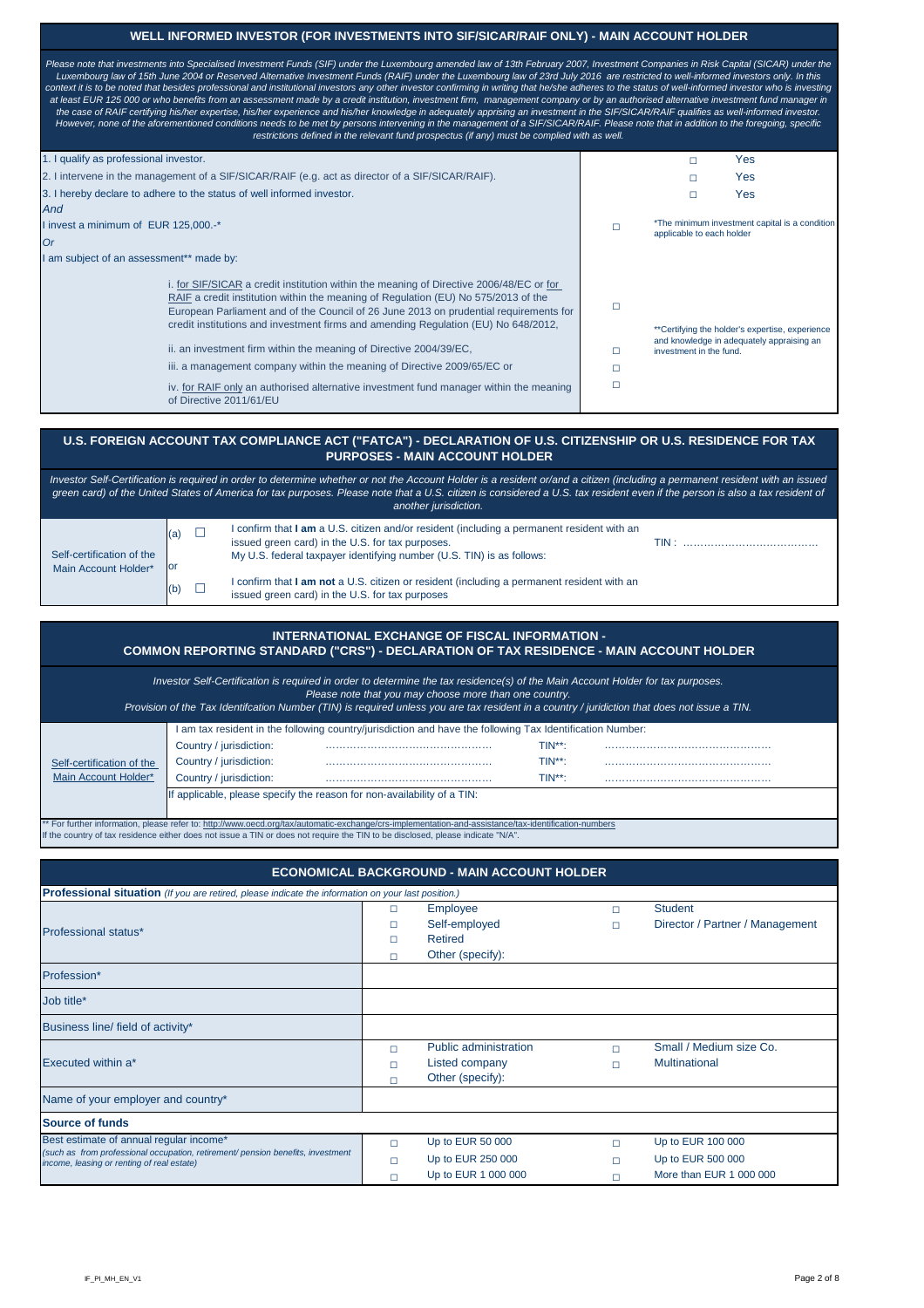| <b>Source of wealth</b>                                                                       |                                                               |                                                                     |
|-----------------------------------------------------------------------------------------------|---------------------------------------------------------------|---------------------------------------------------------------------|
| Best estimate of total net assets*<br>(including liquidities, investments, real estate, etc.) | Up to EUR 100 000<br>Up to EUR 500 000<br>Up to EUR 5 000 000 | Up to EUR 250 000<br>Up to EUR 1 000 000<br>More than EUR 5 000 000 |
| Source of wealth*                                                                             | Savings/professional<br>occupation                            | Investments / insurance policy                                      |
|                                                                                               | Sale of business/house<br>Inheritance                         | <b>Real estate</b><br>Other (specify):                              |

| <b>INVESTMENT DETAILS</b><br>(Purpose and intended nature of the investment as well as the economic origin of the funds invested) |        |                             |        |                            |                                                     |                                |  |  |
|-----------------------------------------------------------------------------------------------------------------------------------|--------|-----------------------------|--------|----------------------------|-----------------------------------------------------|--------------------------------|--|--|
|                                                                                                                                   | $\Box$ | Lump sum                    | $\Box$ | <b>Daily</b>               | $\Box$                                              | Weekly                         |  |  |
| Planned frequency of future investment*                                                                                           | $\Box$ | <b>Monthly</b>              | $\Box$ | Quarterly                  | $\Box$                                              | Yearly                         |  |  |
|                                                                                                                                   | $\Box$ | Other (specify):            |        |                            |                                                     |                                |  |  |
|                                                                                                                                   | □      | Up to<br><b>EUR 10 000</b>  | $\Box$ | Up to<br><b>EUR 50 000</b> | $\Box$                                              | Up to<br>EUR 100 000           |  |  |
| Expected average amount per investment*                                                                                           | $\Box$ | Over<br>EUR 100 000         | $\Box$ | Other (specify):           |                                                     |                                |  |  |
| Expected total amount to invest*                                                                                                  | $\Box$ | Up to<br><b>EUR 50 000</b>  | $\Box$ | Up to<br>EUR 100 000       | $\Box$                                              | Up to<br><b>EUR 300 000</b>    |  |  |
|                                                                                                                                   | □      | Up to<br><b>EUR 500 000</b> | $\Box$ | Other (specify):           |                                                     |                                |  |  |
|                                                                                                                                   | $\Box$ | Short term                  | $\Box$ | Middle term                | $\Box$                                              | Long term                      |  |  |
| Expected period of investment*                                                                                                    | $\Box$ | Other (specify):            |        |                            |                                                     |                                |  |  |
|                                                                                                                                   | $\Box$ | Professional income         |        | $\Box$                     | Inheritance                                         |                                |  |  |
| Economic origin of the money considered to be invested*                                                                           | □      | Insurance policy            |        | $\Box$                     |                                                     | Sale of house, business, other |  |  |
| EFA reserves the right to request documentary evidence relating to the source of<br>funds in all instances.                       | $\Box$ | <b>Savings</b>              |        | $\Box$                     | <b>Exceptional income</b><br>(commissions, bonuses) |                                |  |  |
|                                                                                                                                   | $\Box$ | Other (specify):            |        |                            |                                                     |                                |  |  |

| <b>BANK ACCOUNT DETAILS</b><br>(from which subscriptions are paid and to which redemption proceeds and/or dividends will be paid)                                                                                                                                                                       |  |  |  |  |  |  |  |
|---------------------------------------------------------------------------------------------------------------------------------------------------------------------------------------------------------------------------------------------------------------------------------------------------------|--|--|--|--|--|--|--|
| According to the standard procedure EFA will only transfer redemption proceeds and dividends to the persons appearing as holders of the units/shares in the register of<br>unit/shareholders.<br>The following details should be provided in order to ensure timely processing of payments made to you. |  |  |  |  |  |  |  |
| Name of the bank*                                                                                                                                                                                                                                                                                       |  |  |  |  |  |  |  |
| Name of street and number*                                                                                                                                                                                                                                                                              |  |  |  |  |  |  |  |
| Zip code or Postal code*                                                                                                                                                                                                                                                                                |  |  |  |  |  |  |  |
| Town or City*                                                                                                                                                                                                                                                                                           |  |  |  |  |  |  |  |
| Country*                                                                                                                                                                                                                                                                                                |  |  |  |  |  |  |  |

| BIC code of the bank*                                                                                                                                                                                                                                         |  |  |  |  |  |  |
|---------------------------------------------------------------------------------------------------------------------------------------------------------------------------------------------------------------------------------------------------------------|--|--|--|--|--|--|
| National code of the bank (e.g. BLZ, BC, Sort Code)*                                                                                                                                                                                                          |  |  |  |  |  |  |
| Bank account number*                                                                                                                                                                                                                                          |  |  |  |  |  |  |
| Bank account currency*                                                                                                                                                                                                                                        |  |  |  |  |  |  |
| IBAN format of the account number*                                                                                                                                                                                                                            |  |  |  |  |  |  |
| Full name of bank account holder*                                                                                                                                                                                                                             |  |  |  |  |  |  |
| BIC code of the bank account holder (if available)                                                                                                                                                                                                            |  |  |  |  |  |  |
| Please be advised that EFA will have the right to verify that information. As part of such verification process EFA might therefore ask you to provide<br>documentary evidence of the information provided especially in case of change of your bank details. |  |  |  |  |  |  |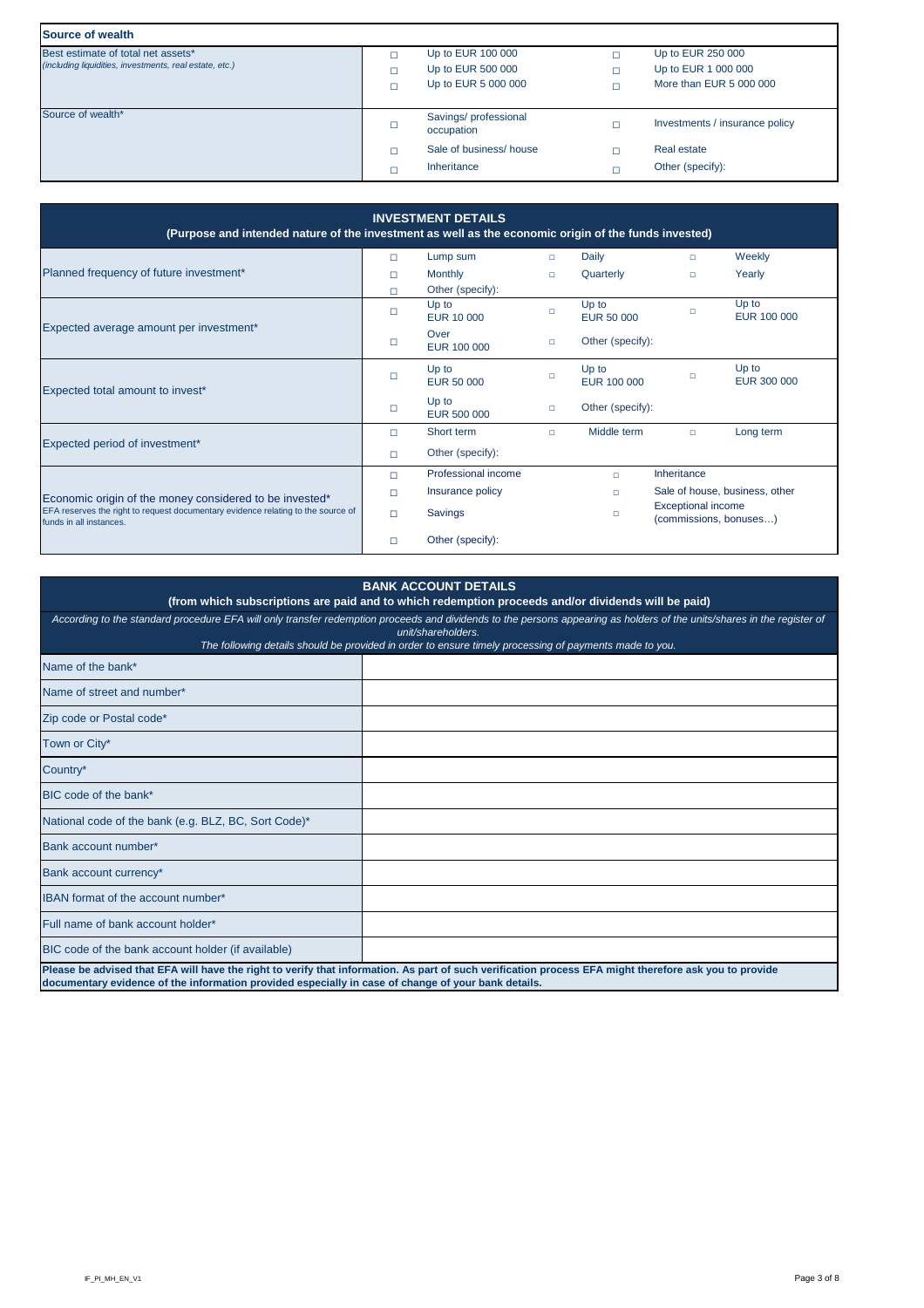| <b>REPORTING</b>                                            |        |                  |        |                |        |                  |  |  |  |
|-------------------------------------------------------------|--------|------------------|--------|----------------|--------|------------------|--|--|--|
| 1. EFA should provide a contract note of each transaction*  | $\Box$ | To the holder(s) |        | and/or         | $\Box$ | To a third party |  |  |  |
| 2. EFA should provide a holding statement to*               | $\Box$ | To the holder    |        | and/or         | $\Box$ | To a third party |  |  |  |
| on the following basis*                                     | $\Box$ | <b>Monthly</b>   | $\Box$ | Quarterly      | $\Box$ | Yearly (default) |  |  |  |
| using the following media*                                  | $\Box$ | Postal (default) | $\Box$ | Fax            | $\Box$ | E-mail           |  |  |  |
| EFA should provide the reporting in the following language* | $\Box$ | French           | $\Box$ | <b>English</b> | $\Box$ | German           |  |  |  |
|                                                             | $\Box$ | Swedish          | $\Box$ | Italian        |        |                  |  |  |  |
| EFA should provide the reporting in the following currency  |        |                  |        |                |        |                  |  |  |  |
| Name of the third party*                                    |        |                  |        |                |        |                  |  |  |  |
| Relation with the main account holder*                      |        |                  |        |                |        |                  |  |  |  |
| Name of street and number*                                  |        |                  |        |                |        |                  |  |  |  |
| Zip code or Postal code*                                    |        |                  |        |                |        |                  |  |  |  |
| Town or City*                                               |        |                  |        |                |        |                  |  |  |  |
| Country*                                                    |        |                  |        |                |        |                  |  |  |  |
| Contact person*                                             |        |                  |        |                |        |                  |  |  |  |
| Telephone number*                                           |        |                  |        |                |        |                  |  |  |  |
| Fax number*                                                 |        |                  |        |                |        |                  |  |  |  |
| E-mail address*                                             |        |                  |        |                |        |                  |  |  |  |

| DIVIDEND INFORMATION (if applicable)<br>The following instructions will be applied only in accordance with terms and conditions of the prospectus of the fund we invested in. |  |            |  |                                                                                   |  |  |
|-------------------------------------------------------------------------------------------------------------------------------------------------------------------------------|--|------------|--|-----------------------------------------------------------------------------------|--|--|
| Dividend should be*                                                                                                                                                           |  | Reinvested |  | Paid by transfer to the holder's bank<br>account (please fill bank details below) |  |  |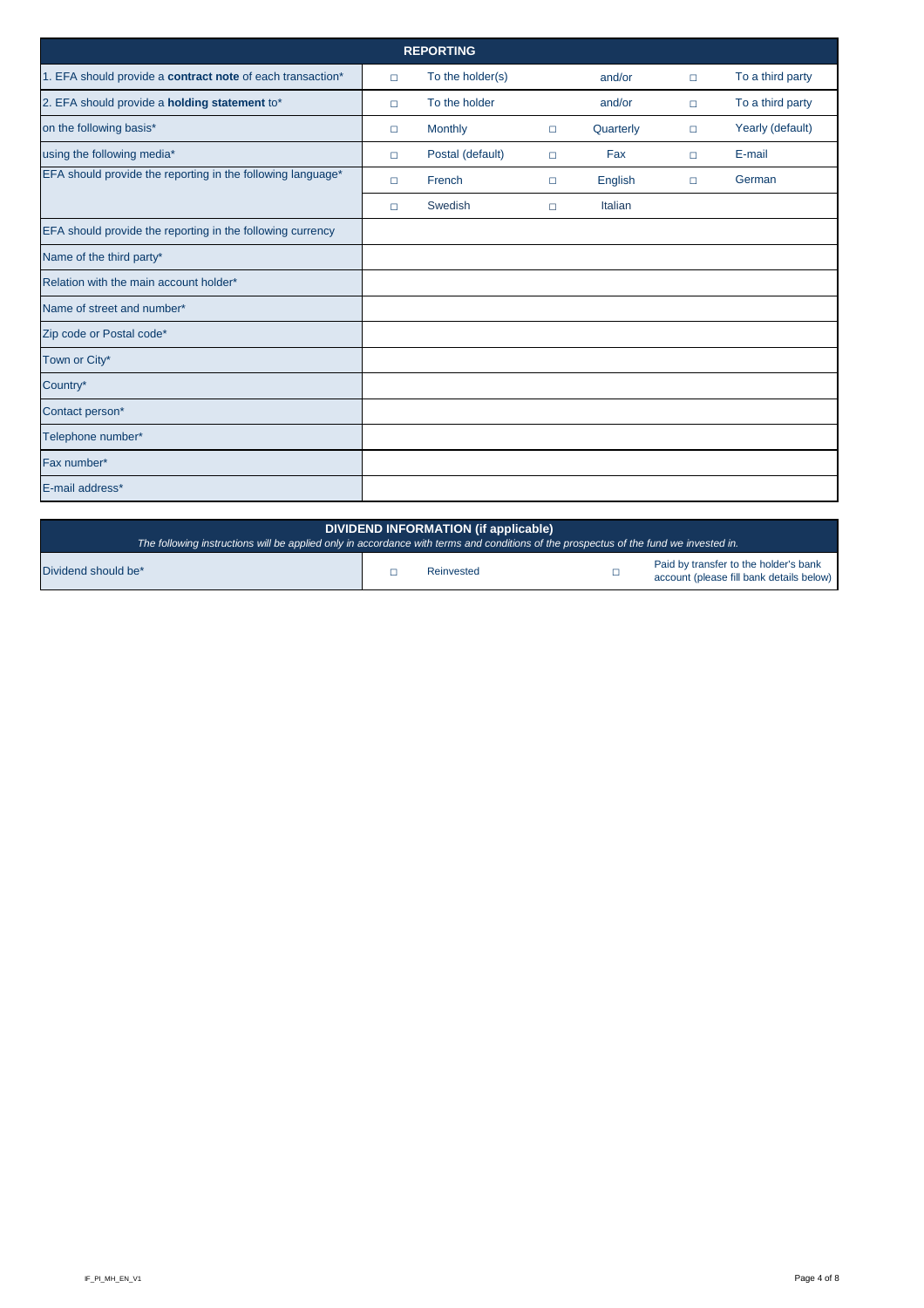## **DETAILS OF THE POWER OF ATTORNEY / LEGAL REPRESENTATIVE (if applicable)**

*Transactions on behalf of a Main Account Holder under the age of 18 are only accepted if signed by both parents. In the case of a sole legal tutor, proof of legal representation / authority must be provided.* 

| EFA is authorised to accept and execute any future<br>instructions received from the following person for (if not | $\Box$ | <b>Subscriptions ONLY</b> | □      | Redemptions<br><b>ONLY</b> | $\Box$ | <b>ALL</b> dealing<br>instructions |
|-------------------------------------------------------------------------------------------------------------------|--------|---------------------------|--------|----------------------------|--------|------------------------------------|
| specified, PoA will be ALL dealing instructions)*                                                                 | $\Box$ | Other (specify):          |        |                            |        |                                    |
| Title*                                                                                                            | $\Box$ | Mr.                       | $\Box$ | Ms.                        |        |                                    |
| Last name*                                                                                                        |        |                           |        |                            |        |                                    |
| First name*                                                                                                       |        |                           |        |                            |        |                                    |
| Date of birth*                                                                                                    |        |                           |        |                            |        |                                    |
| Place of birth (town or city)*                                                                                    |        |                           |        |                            |        |                                    |
| Country of birth*                                                                                                 |        |                           |        |                            |        |                                    |
| Nationality/ies / citizenship(s) (please list all)*                                                               |        |                           |        |                            |        |                                    |
| Number(s) of identity card or passport*                                                                           |        |                           |        |                            |        |                                    |
| Issued by (authority/country)*                                                                                    |        |                           |        |                            |        |                                    |
| Date of issue*                                                                                                    |        |                           |        |                            |        |                                    |
| Date of expiration (if applicable)*                                                                               |        |                           |        |                            |        |                                    |
| <b>Contact details</b>                                                                                            |        |                           |        |                            |        |                                    |
| Telephone number*                                                                                                 |        |                           |        |                            |        |                                    |
| Fax number*                                                                                                       |        |                           |        |                            |        |                                    |
| E-mail address*                                                                                                   |        |                           |        |                            |        |                                    |
| Residential address (PO Box and c/o address are only accepted as mailing address)                                 |        |                           |        |                            |        |                                    |
| Name of street and number*                                                                                        |        |                           |        |                            |        |                                    |
| Zip code or Postal code*                                                                                          |        |                           |        |                            |        |                                    |
| Town or City*                                                                                                     |        |                           |        |                            |        |                                    |
| Country*                                                                                                          |        |                           |        |                            |        |                                    |
| Mailing address (if different from residential address)                                                           |        |                           |        |                            |        |                                    |
| Addressee (if applicable)                                                                                         |        |                           |        |                            |        |                                    |
| Name of street and number*                                                                                        |        |                           |        |                            |        |                                    |
| Zip code or Postal code*                                                                                          |        |                           |        |                            |        |                                    |
| Town or City*                                                                                                     |        |                           |        |                            |        |                                    |

*If there is more than one legal representative, please add the other legal representative details to this Form using a copy of this page.*

| Country*                                                                                                                                    |  |     |           |
|---------------------------------------------------------------------------------------------------------------------------------------------|--|-----|-----------|
| Politically exposed persons (and closely related persons or relatives)                                                                      |  |     |           |
| I hereby declare that I am or I have been entrusted with prominent<br>public functions (or to be closely connected to a politically exposed |  | Yes | <b>No</b> |
| If Yes, please specify the function and the timeframe*                                                                                      |  |     |           |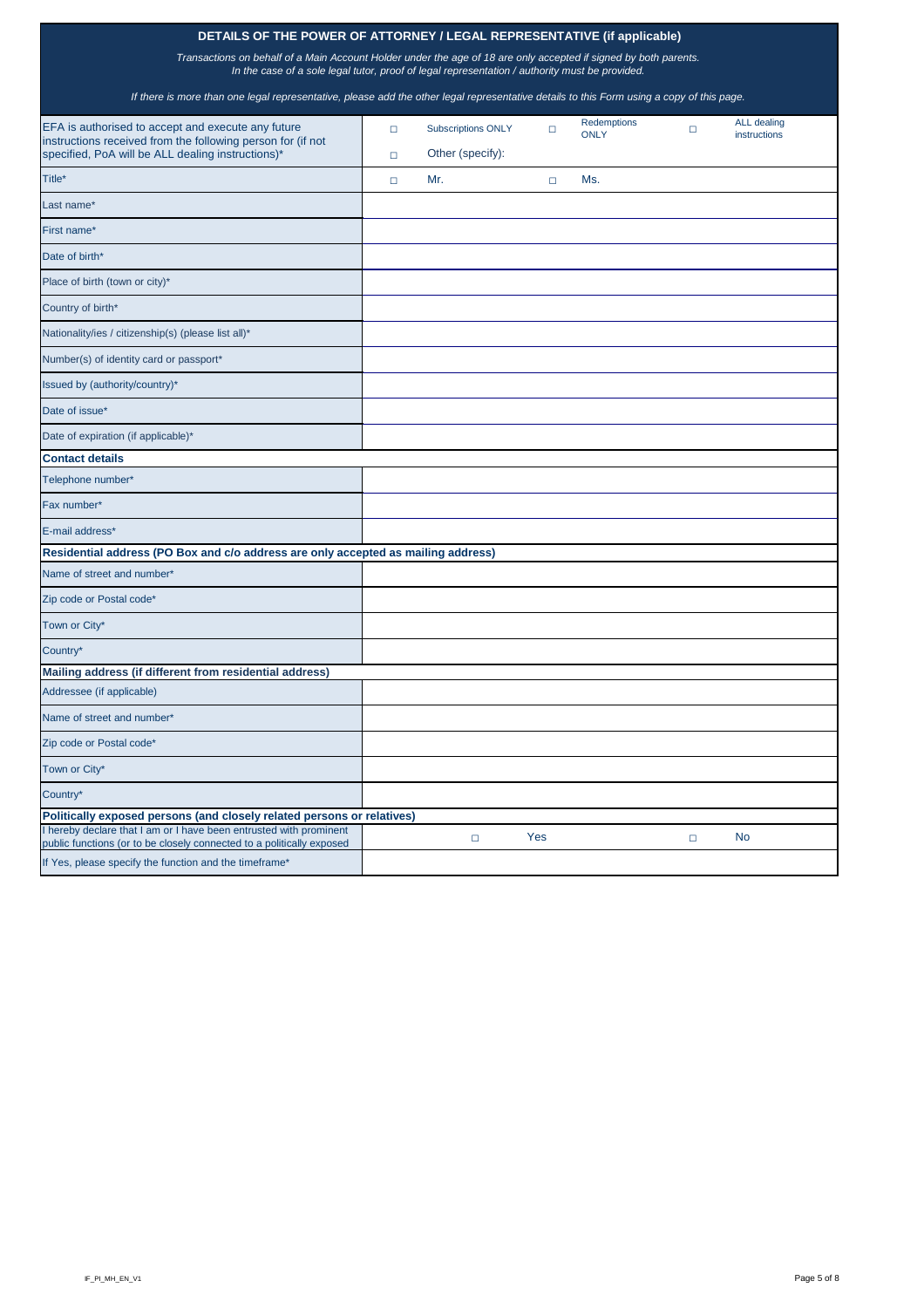| <b>DETAILS OF JOINT ACCOUNT HOLDER (if applicable)</b>                                                                                      |        |     |                                                  |            |     |        |                  |                                      |
|---------------------------------------------------------------------------------------------------------------------------------------------|--------|-----|--------------------------------------------------|------------|-----|--------|------------------|--------------------------------------|
| Type of account (if not specified, account will be either/or) :                                                                             | $\Box$ |     | Joint (signature of all holders<br>are required) |            |     | $\Box$ | sign separately) | Either/or (main or joint are able to |
| Title*                                                                                                                                      | $\Box$ | Mr. |                                                  | $\Box$     | Ms. |        |                  |                                      |
| Last name*                                                                                                                                  |        |     |                                                  |            |     |        |                  |                                      |
| First name*                                                                                                                                 |        |     |                                                  |            |     |        |                  |                                      |
| Date of birth*                                                                                                                              |        |     |                                                  |            |     |        |                  |                                      |
| Place of birth (town or city)*                                                                                                              |        |     |                                                  |            |     |        |                  |                                      |
| Country of birth*                                                                                                                           |        |     |                                                  |            |     |        |                  |                                      |
| Nationality/ies / citizenship(s) (please list all)*                                                                                         |        |     |                                                  |            |     |        |                  |                                      |
| Number(s) of identity card or passport*                                                                                                     |        |     |                                                  |            |     |        |                  |                                      |
| Issued by (authority/country)*                                                                                                              |        |     |                                                  |            |     |        |                  |                                      |
| Date of issue*                                                                                                                              |        |     |                                                  |            |     |        |                  |                                      |
| Date of expiration (if applicable)                                                                                                          |        |     |                                                  |            |     |        |                  |                                      |
| <b>Contact details*</b>                                                                                                                     |        |     |                                                  |            |     |        |                  |                                      |
| Telephone number                                                                                                                            |        |     |                                                  |            |     |        |                  |                                      |
| Fax number                                                                                                                                  |        |     |                                                  |            |     |        |                  |                                      |
| E-mail address                                                                                                                              |        |     |                                                  |            |     |        |                  |                                      |
| Residential address (PO Box and c/o address are only accepted as mailing address)                                                           |        |     |                                                  |            |     |        |                  |                                      |
| Name of street and number*                                                                                                                  |        |     |                                                  |            |     |        |                  |                                      |
| Zip code or Postal code*                                                                                                                    |        |     |                                                  |            |     |        |                  |                                      |
| Town or City*                                                                                                                               |        |     |                                                  |            |     |        |                  |                                      |
| Country*                                                                                                                                    |        |     |                                                  |            |     |        |                  |                                      |
| Mailing address (if different from residential address)                                                                                     |        |     |                                                  |            |     |        |                  |                                      |
| Addressee (if applicable) :                                                                                                                 |        |     |                                                  |            |     |        |                  |                                      |
| Name of street and number*                                                                                                                  |        |     |                                                  |            |     |        |                  |                                      |
| Zip code or Postal code*                                                                                                                    |        |     |                                                  |            |     |        |                  |                                      |
| Town or City*                                                                                                                               |        |     |                                                  |            |     |        |                  |                                      |
| Country*                                                                                                                                    |        |     |                                                  |            |     |        |                  |                                      |
| Politically exposed persons (and closely related persons or relatives)                                                                      |        |     |                                                  |            |     |        |                  |                                      |
| I hereby declare that I am or I have been entrusted with prominent<br>public functions (or to be closely connected to a politically exposed |        |     | $\Box$                                           | <b>Yes</b> |     |        | $\Box$           | <b>No</b>                            |

### **WELL INFORMED INVESTOR (FOR INVESTMENTS INTO SIF/SICAR/RAIF ONLY)** *-* **JOINT ACCOUNT HOLDER**

| 1. I qualify as professional investor                                                                                                                                                                                                                                                                                                                                                                                                                                                                         |                           | Yes                                                                                          |
|---------------------------------------------------------------------------------------------------------------------------------------------------------------------------------------------------------------------------------------------------------------------------------------------------------------------------------------------------------------------------------------------------------------------------------------------------------------------------------------------------------------|---------------------------|----------------------------------------------------------------------------------------------|
| 2. I intervene in the management of a SIF/SICAR/RAIF (e.g. act as director of a SIF/SICAR/RAIF).                                                                                                                                                                                                                                                                                                                                                                                                              |                           | Yes                                                                                          |
| 3. I hereby declare to adhere to the status of well informed investor.                                                                                                                                                                                                                                                                                                                                                                                                                                        |                           | Yes                                                                                          |
| And                                                                                                                                                                                                                                                                                                                                                                                                                                                                                                           |                           |                                                                                              |
| I invest a minimum of EUR 125,000.-*                                                                                                                                                                                                                                                                                                                                                                                                                                                                          | applicable to each holder | *The minimum investment capital is a condition                                               |
| <b>OR</b>                                                                                                                                                                                                                                                                                                                                                                                                                                                                                                     |                           |                                                                                              |
| I am are subject of an assessment** made by :                                                                                                                                                                                                                                                                                                                                                                                                                                                                 |                           |                                                                                              |
| i. for SIF/SICAR a credit institution within the meaning of Directive 2006/48/EC or for<br>RAIF a credit institution within the meaning of Regulation (EU) No 575/2013 of the<br>European Parliament and of the Council of 26 June 2013 on prudential requirements for<br>credit institutions and investment firms and amending Regulation (EU) No 648/2012,<br>ii. an investment firm within the meaning of Directive 2004/39/EC,<br>iii. a management company within the meaning of Directive 2009/65/EC or | investment in the fund.   | **Certifying the holder's expertise, experience<br>and knowledge in adequately appraising an |
| iv. for RAIF only an authorised alternative investment fund manager within the meaning<br>of Directive 2011/61/EU                                                                                                                                                                                                                                                                                                                                                                                             |                           |                                                                                              |

*Please note that investments into Specialised Investment Funds (SIF) under the Luxembourg amended law of 13th February 2007, Investment Companies in Risk Capital (SICAR) under the Luxembourg law of 15th June 2004 or Reserved Alternative Investment Funds (RAIF) under the Luxembourg law of 23rd July 2016 are restricted to well-informed investors only. In this*  context it is to be noted that besides professional and institutional investors any other investor confirming in writing that he/she adheres to the status of well-informed investor who is investing *at least EUR 125 000 or who benefits from an assessment made by a credit institution, investment firm, management company or by an authorised alternative investment fund manager in the case of RAIF certifying his/her expertise, his/her experience and his/her knowledge in adequately apprising an investment in the SIF/SICAR/RAIF qualifies as well-informed investor. However, none of the aforementioned conditions needs to be met by persons intervening in the management of a SIF/SICAR/RAIF. Please note that in addition to the foregoing, specific restrictions defined in the relevant fund prospectus (if any) must be complied with as well.*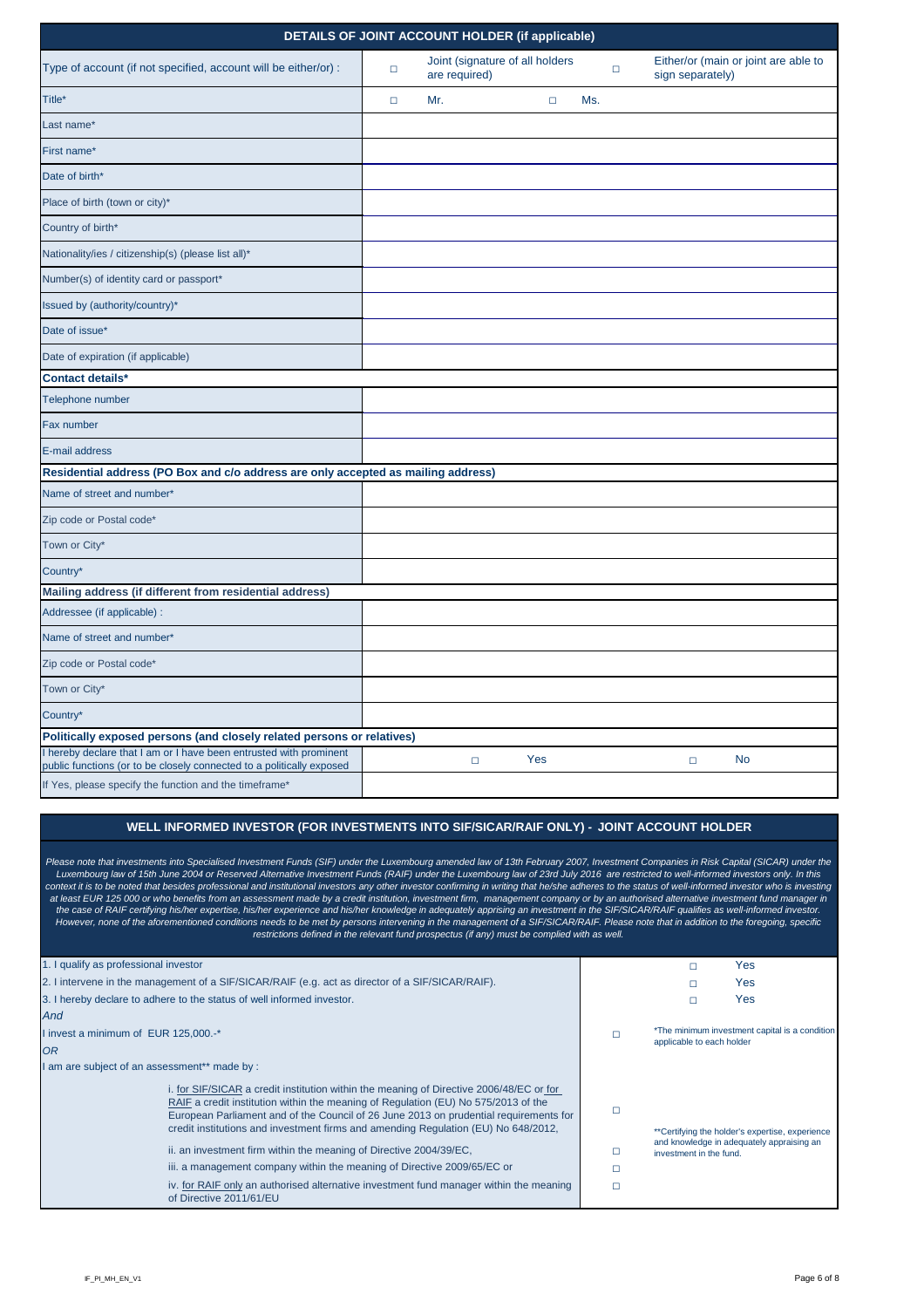| U.S. FOREIGN ACCOUNT TAX COMPLIANCE ACT ("FATCA") - JOINT ACCOUNT HOLDER                                                                                                                                                                                           |            |  |                                                                                                                                                                                                                         |       |  |  |
|--------------------------------------------------------------------------------------------------------------------------------------------------------------------------------------------------------------------------------------------------------------------|------------|--|-------------------------------------------------------------------------------------------------------------------------------------------------------------------------------------------------------------------------|-------|--|--|
| Investor Self-Certification is required in order to determine whether or not the Account Holder and/or Joint-Holder is/are resident or/and citizen (including a permanent<br>resident with an issued green card) of the United States of America for tax purposes. |            |  |                                                                                                                                                                                                                         |       |  |  |
| Self-certification of the<br><b>Joint Account Holder</b><br>$(if$ applicable)*                                                                                                                                                                                     | (a)<br>lor |  | I confirm that I am a U.S. citizen and/or resident (including a permanent resident with an<br>issued green card) in the U.S. for tax purposes.<br>My U.S. federal taxpayer identifying number (U.S. TIN) is as follows: | TIN : |  |  |
|                                                                                                                                                                                                                                                                    | (b)        |  | I confirm that I am not a U.S. citizen or resident (including a permanent resident with an<br>issued green card) in the U.S. for tax purposes                                                                           |       |  |  |

#### **INTERNATIONAL EXCHANGE OF FISCAL INFORMATION -**

## **DIRECTIVE ON ADMINISTRATIVE COOPERATION ("DAC2") AND COMMON REPORTING STANDARD ("CRS") - JOINT ACCOUNT HOLDER**

| <b>Professional situation</b> (If you are retired, please indicate the information on your last position.)                                                               |                       |                                                                                                 |             |                                                                    |  |
|--------------------------------------------------------------------------------------------------------------------------------------------------------------------------|-----------------------|-------------------------------------------------------------------------------------------------|-------------|--------------------------------------------------------------------|--|
| Professional status*                                                                                                                                                     |                       | <b>Employee</b><br>$\Box$<br>Self-employed<br>$\Box$<br><b>Retired</b><br>□<br>Other (specify): |             | <b>Student</b><br>Director / Partner / Management                  |  |
| Profession*                                                                                                                                                              |                       |                                                                                                 |             |                                                                    |  |
| Job title*                                                                                                                                                               |                       |                                                                                                 |             |                                                                    |  |
| Business line/ filed of activity*                                                                                                                                        |                       |                                                                                                 |             |                                                                    |  |
| <b>Executed within a*</b>                                                                                                                                                | $\Box$<br>$\Box$<br>П | <b>Public administration</b><br>Listed company<br>Other (specify):                              | П<br>П      | Small / Medium size Co.<br><b>Multinational</b>                    |  |
| Name of your employer and country*                                                                                                                                       |                       |                                                                                                 |             |                                                                    |  |
| <b>Source of funds</b>                                                                                                                                                   |                       |                                                                                                 |             |                                                                    |  |
| Best estimate of annual regular income*<br>(such as from professional occupation, retirement/ pension benefits, investment<br>income, leasing or renting of real estate) | $\Box$<br>$\Box$      | Up to EUR 50 000<br>Up to EUR 250 000<br>$\ln t_0$ FUR 1 000 000                                | $\Box$<br>П | Up to EUR 100 000<br>Up to EUR 500 000<br>More than FLIR 1,000,000 |  |

|                                                  |        | Up to EUR 1 000 000                | More than EUR 1 000 000      |
|--------------------------------------------------|--------|------------------------------------|------------------------------|
| <b>Source of wealth</b>                          |        |                                    |                              |
| Best estimate of total assets*                   | $\Box$ | Up to EUR 100 000                  | Up to EUR 250 000            |
| (including cash, investments, real estate, etc.) | $\Box$ | Up to EUR 500 000                  | Up to EUR 1 000 000          |
|                                                  |        | Up to EUR 5 000 000                | More than EUR 5 000 000      |
| Source of wealth*                                |        | Savings/professional<br>occupation | Investments/insurance policy |
|                                                  |        | Sale of business/house             | Real estate                  |
|                                                  |        | Inheritance                        | Other (specify):             |
|                                                  |        |                                    |                              |

*Investor Self-Certification is required in order to determine the tax residence(s) of the Main Account Holder and/or Joint-Holder for tax purposes. Please note that you may choose more than one country.*

|                                                                                                                                                      | I am tax resident in the following country/jurisdiction and have the following Tax Identification Number: |  |              |  |  |  |  |
|------------------------------------------------------------------------------------------------------------------------------------------------------|-----------------------------------------------------------------------------------------------------------|--|--------------|--|--|--|--|
|                                                                                                                                                      | Country / jurisdiction:                                                                                   |  | $TIN^{**}$ : |  |  |  |  |
| Self-certification of the<br><b>Joint Account Holder</b>                                                                                             | Country / jurisdiction:                                                                                   |  | $TIN^{**}$ : |  |  |  |  |
| (if applicable) $*$                                                                                                                                  | Country / jurisdiction:                                                                                   |  | $TIN**$ :    |  |  |  |  |
|                                                                                                                                                      | If applicable, please specify the reason for non-availability of a TIN <sup>**</sup> :                    |  |              |  |  |  |  |
|                                                                                                                                                      |                                                                                                           |  |              |  |  |  |  |
| ** For further information, please refer to: http://www.oecd.org/tax/automatic-exchange/crs-implementation-and-assistance/tax-identification-numbers |                                                                                                           |  |              |  |  |  |  |
| If the country of tax residence either does not issue a TIN or does not require the TIN to be disclosed, please indicate "N/A".                      |                                                                                                           |  |              |  |  |  |  |

*Provision of the Tax Identifcation Number (TIN) is required unless you are tax resident in a country / juridiction that does not issue a TIN.*

### **ECONOMICAL BACKGROUND - JOINT ACCOUNT HOLDER**